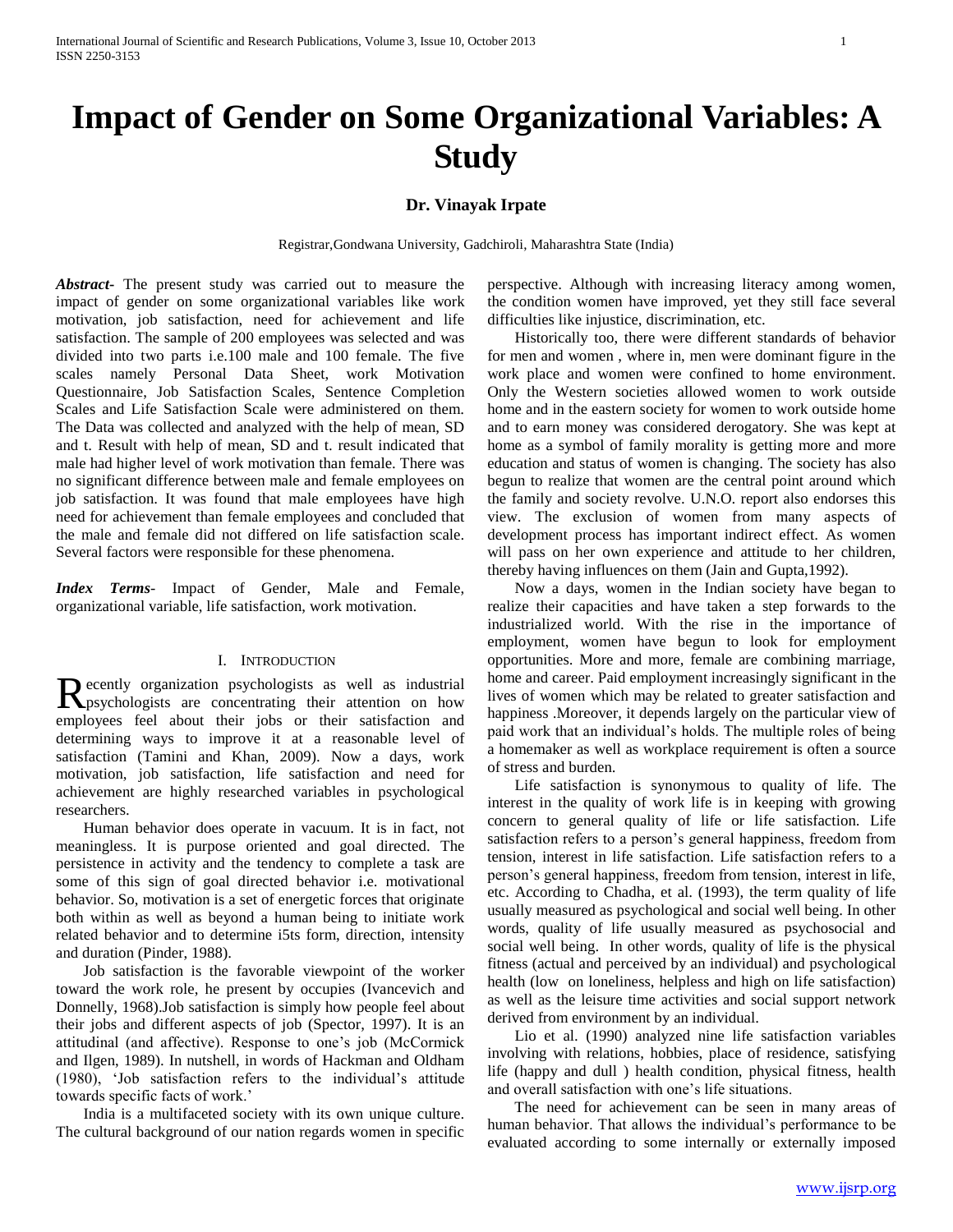criterion that involves the individual in competing with others of that otherwise involves some standard of excellence (Smith and Brown, 1964, Spence and Helmreich, 1983). Robort (1995) opined that need for achievement is a socially characterized need with two critical comments, a set of internalized standards that represents personal achievement and theoretical energizing or motivating condition that impels the person toward attempts to meet the4se standards. Need for achievement is important for the growth of individual organization.

 Considering above review of literature, it was found that true is paucity of researches on work motivation, job satisfaction, need for achievement and life satisfaction, in India and public sector industries. So, it was decided to measure the impact of sex on work motivation, job satisfaction, need for achievement and life satisfaction.

# II. RESEARCH ELABORATION

# **2.1 Aim of the Study:**

Following will be main aim of this research work.

1. To measure the impact of sex on work motivation of the employees.

2. To measure the effect of sex on job satisfaction.

3. To measure the impact of sex on need for achievement.

4. To measure the effect of sex on life satisfaction.

# **2.2 Hypotheses :**

 Considering above aims, following hypotheses were formulated.

- The Work motivation of male employees will be higher than female employees.
- The job satisfaction of male employees will be higher than female employees.
- Male employees will have higher need for achievement that female employees.
- The life satisfaction of male employees will be higher than female employees.

## **2.3 Methodology :**

#### **Sample :**

A sample of 200 employees was selected

## **Sample Area :**

 The sample was selected from Bokaro Steel Plant, Bokaro, Jharkhand. Bokaro Steel Plant is a steel making factory situated in Bokaro district.

Sample Distribution:



#### **Sample Selection:**

 The sample selected through incidental cum purposive sampoi9ijng technique.

#### **Tools used:**

Following tools was used.

#### **Personal Data Sheet:**

 This PDS was used to seek some demographic informationname, age, sex, organization, post, educational qualification, etc.

# **Work Motivation Questionnaire:**

 This work motivation questionnaire has been developed by K. G. Agrawal in 1998. It is a likert type scale consisting 26 items. Each sentence has to be completed by selecting on among three alternatives. Higher the number so scores, higher the level of work motivation and vice-versa.

# **Job Satisfaction Scale:**

 This scale was used to measure the job satisfaction level of the employees. This scale is developed by Amar Singh and T. R. Sharma. This scale is likert type scale consisting 30 items. This has been published by National Psychological Corporation, Agra.

## **Sentence Completion Test:**

 Sentence completion test was used to measure the level of need for achievement of the sample. It is a paper – pencil test and consists 50 items. The possible range of score is from 0 to 50. Higher score indicates high need achievement and vice-versa.

## **Life Satisfaction Scale:**

 Life satisfaction scale was used to measure the life satisfaction level of the employees. This was developed by Pramila Singh and George Joseph. It has 35 items and rated on five points scale.

## **Test administration:**

 After taking consent from employees, all tests were administered into two sessions. In session I, Personal Data Sheet, Work Motivation Questionnaire, Job Satisfaction Scale were administered. In session II, Need for Achievement Scale and Life Satisfaction Scale were administered and data was collected and arranged in tables.

#### III. RESULT AND DISCUSSION

 After collecting the data from the employees, the data was tabulated in following table.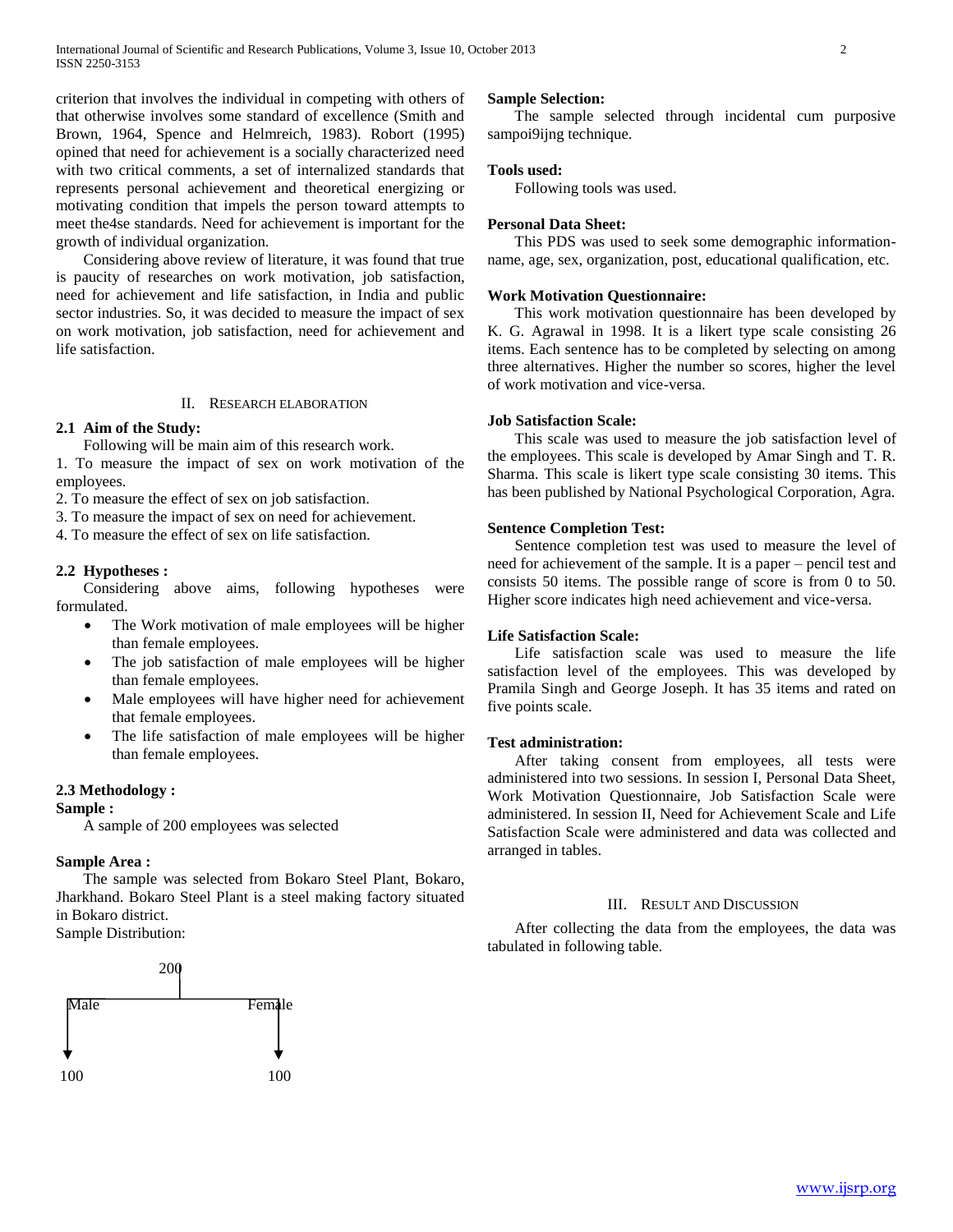| S.  | Variables               | <b>Male</b> |           | Female      |           |      | $\mathsf{P}$ |
|-----|-------------------------|-------------|-----------|-------------|-----------|------|--------------|
| No. |                         | <b>Mean</b> | <b>SD</b> | <b>Mean</b> | <b>SD</b> |      |              |
|     | Work Motivation         | 94.6        | 9.33      | 99          | 10.7      | 2.12 | .01          |
|     | <b>Job Satisfaction</b> | 75.69       | 8.66      | 69.9        | 11.72     | 1.85 | $NS*$        |
|     | Need for Achievement    | 75.72       | 10.67     | 70.72       | 11.73     | 7.58 | .01          |
|     | Life Satisfaction       | 36.9        | 1.32      | 37.6        | 2.06      | 1.37 | $NS*$        |

**Table-1 (Mean, SD and t of male and female employees on work motivation, job satisfaction, need for achievement and life satisfaction.)**

## **Sex and Work Motivation:**

 Considering above table I, it is found that the mean, SD on work motivation scale is 94.6 and 9.33 respectively, while the mean, SD of female on work motivation are 99 and 10.7 respectively. The t between these two sub-groups is 2012 which is significant on .01 levels. It means male and female employees both vary on work motivation level. Male employees have high work motivation than female employees. Thus, the hypothesis which states that "The work motivation of male will be higher than female" is accepted. Male employees have higher work motivation than female employees.

#### **Sex and Job Satisfaction:**

 Pondering over above table, it is observed that mean, SD of male employees on job satisfaction are 75.69 and 8.66 respectively, while mean, SD of female employees are 69.6 and 11.72 respectively. The between there two groups is 1.85 which is not significant. It means these two groups do not differ significantly on job satisfaction. In other words, it can be said that the job satisfaction of male employees is not different from female employees. Thus the hypothesis which states that "The job satisfaction of male employees will be higher than female employees is not accepted ". Thus null hypothesis if accepted and it can be concluded tht there is no difference of job satisfaction between male and female employees.

## **Sex and Need for Achievement:**

 Considering above table, it is obvious that mean and SD of male employees are 75.67 and 10.67 respectively, where as the mean and SD of female employees are 70.72 and 11.73 respectively. The between these two subgroups is 7.58 which is significant on .01 level. It means both subgroups of employees are different significantly on need for achievement. Thus the hypothesis which states that "Male will have higher need for achievement that female" is accepted. Male employees have higher need for achievement that female employee.

#### **Sex and Life Satisfaction:**

 Analyzing above table, it is found that mean, SD of life satisfaction are 36.9 and 1.32 respectively. The mean, SD of female on life satisfaction are 37.6 and 2.06 respectively. The betw3een these two sub-group is 1.37 which is not significant on any level. It means these subgroups do not very significantly on life satisfaction. Therefore, the hypothesis which states that male will have higher life satisfaction that female is not accepted and null hypothesis is accepted. Hence, it can be said that male and female employees do not differ on life satisfaction.

#### IV. RESULTS AND FINDING

 Since this research work was done to estimate the impact of sex on work motivation, job satisfaction, need for achievement and life satisfaction. For this, four scales were administered on a sample of 200 employees. Data was collected. Then statistical treatment was done and result was analyzed.

## **3.1 Sex and Work Motivation:**

 The above finding has indicated that the work motivation of male was higher that female employees. It is observed that female and male differ significantly in their attitude regarding work. Males try to achieve zenith in the work, while women have fear of success (Horner, 1968), or have no strong will to achieve the zenith. Achieving zenith is to some extent against the womanly quality. It has been supported by Drecher and Ash, 1990, Leugh and Plake, 1990, Bhogle and Murthy, 1990.

#### **3.2 Sex and Job Satisfaction:**

 As result has indicated that there is no difference between male and female on the basis of job satisfaction. The level of job satisfaction is some what equal to men. Because till date, women are aware of and sensitive to their needs, aspirators and rights are asserting themselves through economic route. Women were urban, well-educated, employed in various occupational settings. The employees may not have on easy time working in the male world but were certainly better educated than the unemployed and considered work to be an expression of self. As these women did not operate within the constrains of a given role situation. They were more like men in testing boundaries and altering constraints. It as supported by Afroz and Mittra (2003).

## **3.3 Sex and Need for Achievement :**

 Needless to say, need for achievement is a potential agent for work motivation. The higher need for achievement level, the higher will be work motivation. A number of studies have been reported that there exists positive correlation between need for achievement and work motivation (Litwin and Stinger, 1968; McClelland, 1953;Hoyenga and Hoyengam, 1984). The findings of Razaque (2005) also supports this findings.

#### **3.4 Sex and Life Satisfaction :**

 Pondering over the result, it was found that both male employees and female employee did not vary on life satisfaction scale. It means both male and female employees were satisfied equally. Several factors like equality of education, posting in